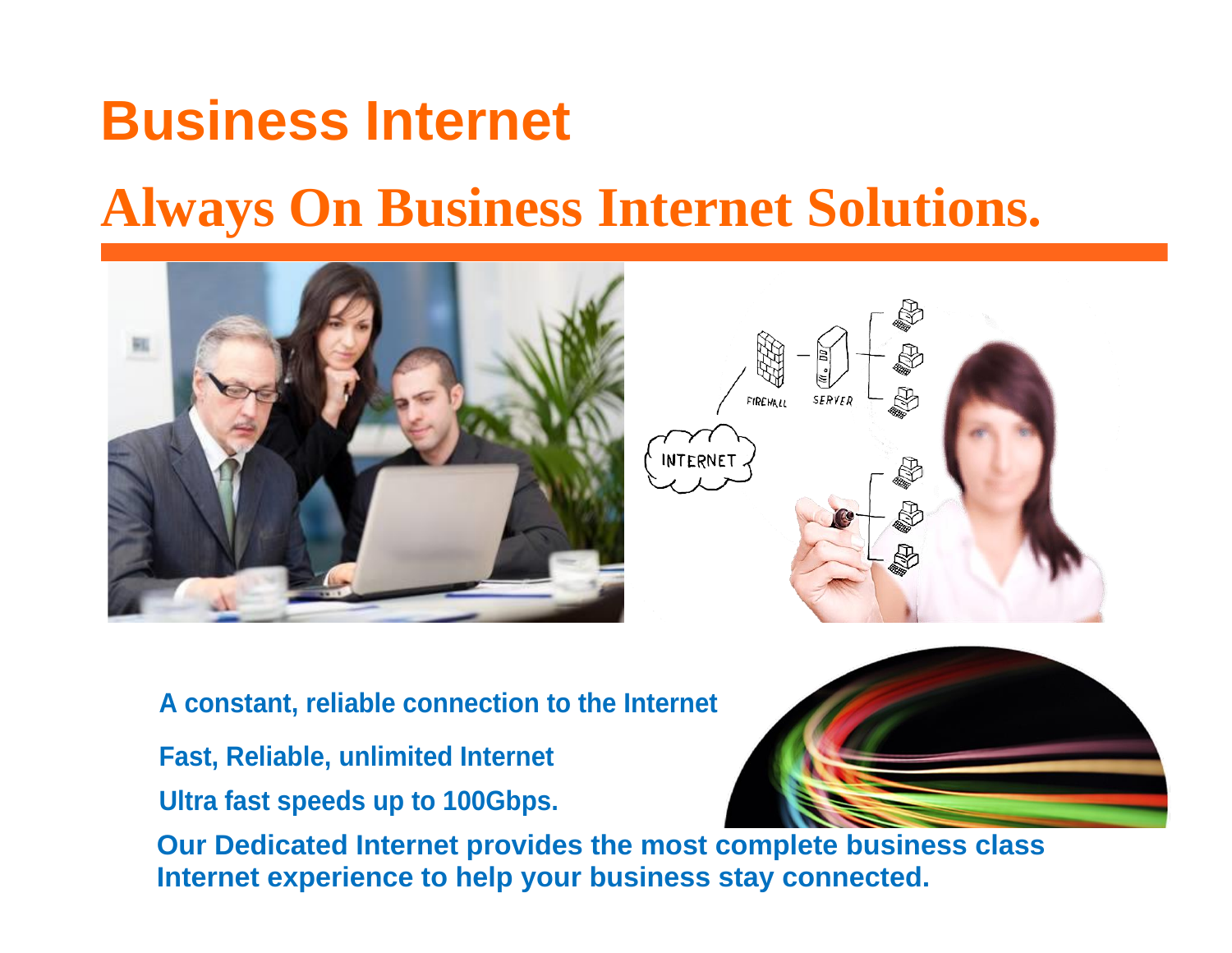Norstar Dedicated Internet Access (DIA) provides a high-speed solution for businesses that require high-performing, 24/7 Internet access. Our DIA service is expertly engineered to offer a wide variety of bandwidth increments, access methods and billing options that can be customized to meet your unique needs.

We deliver data solutions for any size business across US and Canada. From Ethernet to high-capacity private lines, we provide scalable data and Internet services built on a secure and redundant national network. Our fast, resilient Internet services help you securely deliver the capabilities your business demands. We can supply a variety of internet speeds to accommodate any requirements you might have from video conferencing, large file transfers or general internet usage, we can satisfy your needs.

Reliable business grade Internet access is essential for today's business. There are several different ways Internet access can be delivered to your business and each method has its own characteristics. Let us at Norstar help you choose the options that best suit the needs of your business.

Our DIA lines are dedicated exclusively to your business, guaranteeing a high level of service and no interruptions. Your internet speeds will not slow down during busy periods as there is no other traffic traveling through your connection.

#### 99.99% SLA Built for Business Cost-Effective

#### **Guaranteed uptime, redundancy and performance quality keeps your business running smoothly.**

Our internet solution features superior speed and performance with symmetric upload and download speeds, a dedicated connection, bursting capabilities and customized bandwidth options from 10 Mb to 100 Gbps depending on your location. We also include a customer-administered, web-based portal for service monitoring.

Whether you need dedicated Internet access for a single site or a private secure network spanning hundreds of locations, we can meet your needs. We have a broad portfolio of broadband and wide area network (WAN) solutions, from cable and DSL to SD-WAN, Ethernet and MPLS and even fixed wireless for primary and redundancy requirements. As your data network partner, we'll optimize your infrastructure with the latest in fiber connectivity and deliver cutting-edge security to keep your systems protected from threats and disruptions.

Our Dedicated Internet Access is always available, and always fast. The only thing that might surprise you is Norstar's high level of service. Our fast and fully redundant core network is second-to-none in reliability, continuously upgradeable and engineered for resilience and backed by our 24/7 network monitoring and customer support teams— it's also protected by solid security solutions. Having a secure internet connection is a priority for many businesses, and your network will be much safer with a DIA because it is used by you alone. The line runs directly between you and our data center, so there is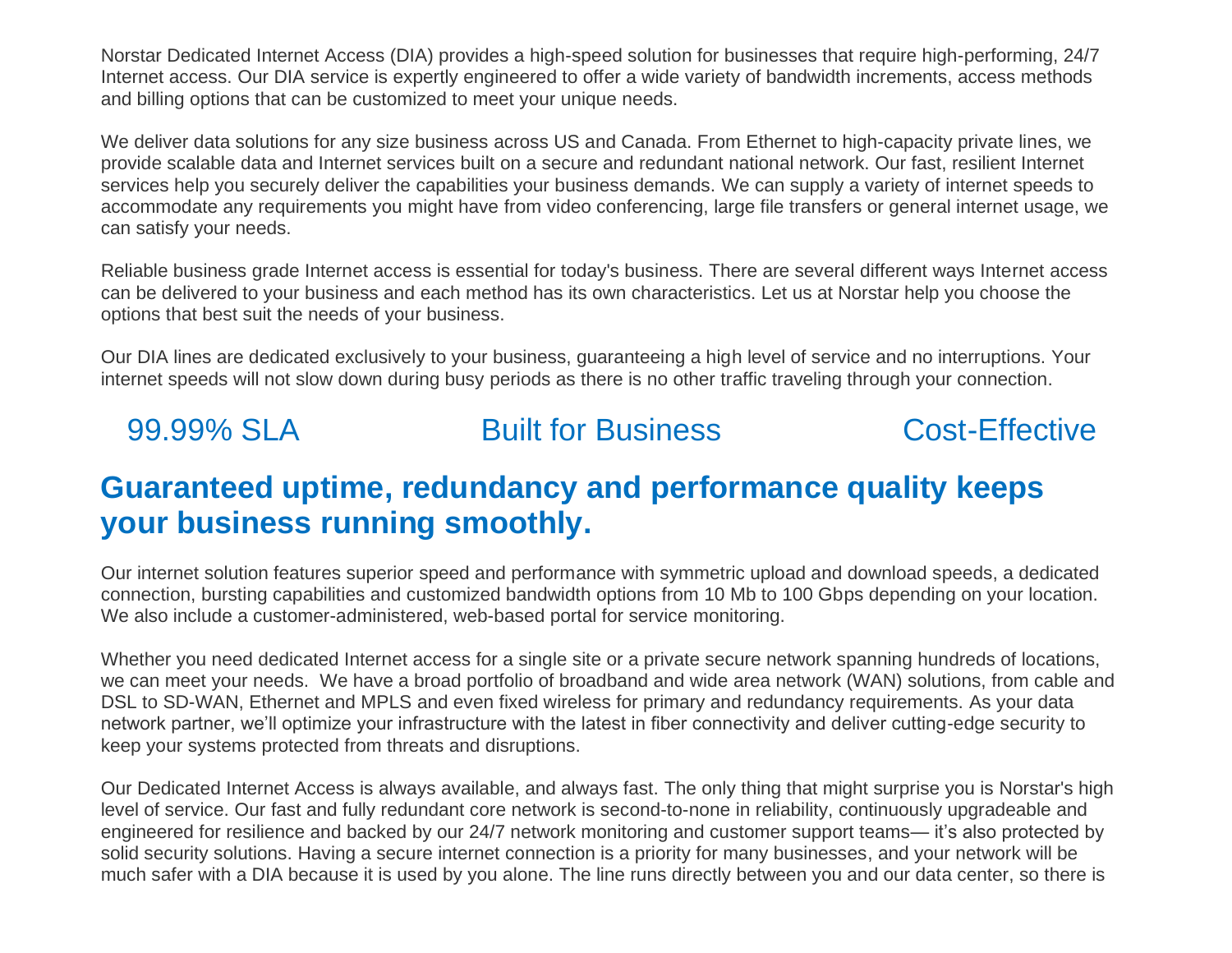no interference. These measures make it easier to implement authentication protocols and security applications and with DIA you will get 100% performance all of the time.

Get the bandwidth and uptime you require in the high-speed connections of our blended IP network of diverse providers. And complete 4G-LTE backup for reliability so business goes on, even if the power goes out. Our team provides comprehensive and around-the-clock monitoring, management, and support services to keep your network access secure and reliable.

- Powerful, flexible internet connections with enterprise-class service level agreements.
- Manage costs, our pricing options let you pay only for the bandwidth and services you need.
- Highly dependable and redundant infrastructure, with 24-hour network monitoring and support.



Our Internet services are grouped by the delivery technology used to connect them to the customers' facility. Access can be accomplished by one of the following wire-line methods:

# **Access Types:**

- **• Ethernet over Copper Fast Ethernet**
- **Asymmetrical Ethernet over Copper Gigabit Ethernet**
- **DS1 – 1.5 Mbps, Bonded 3.0 to 12 Mbps Wavelength**
- **DS3 (Full Port and Fractional) Fixed Wireless**
- 
- 
- 
-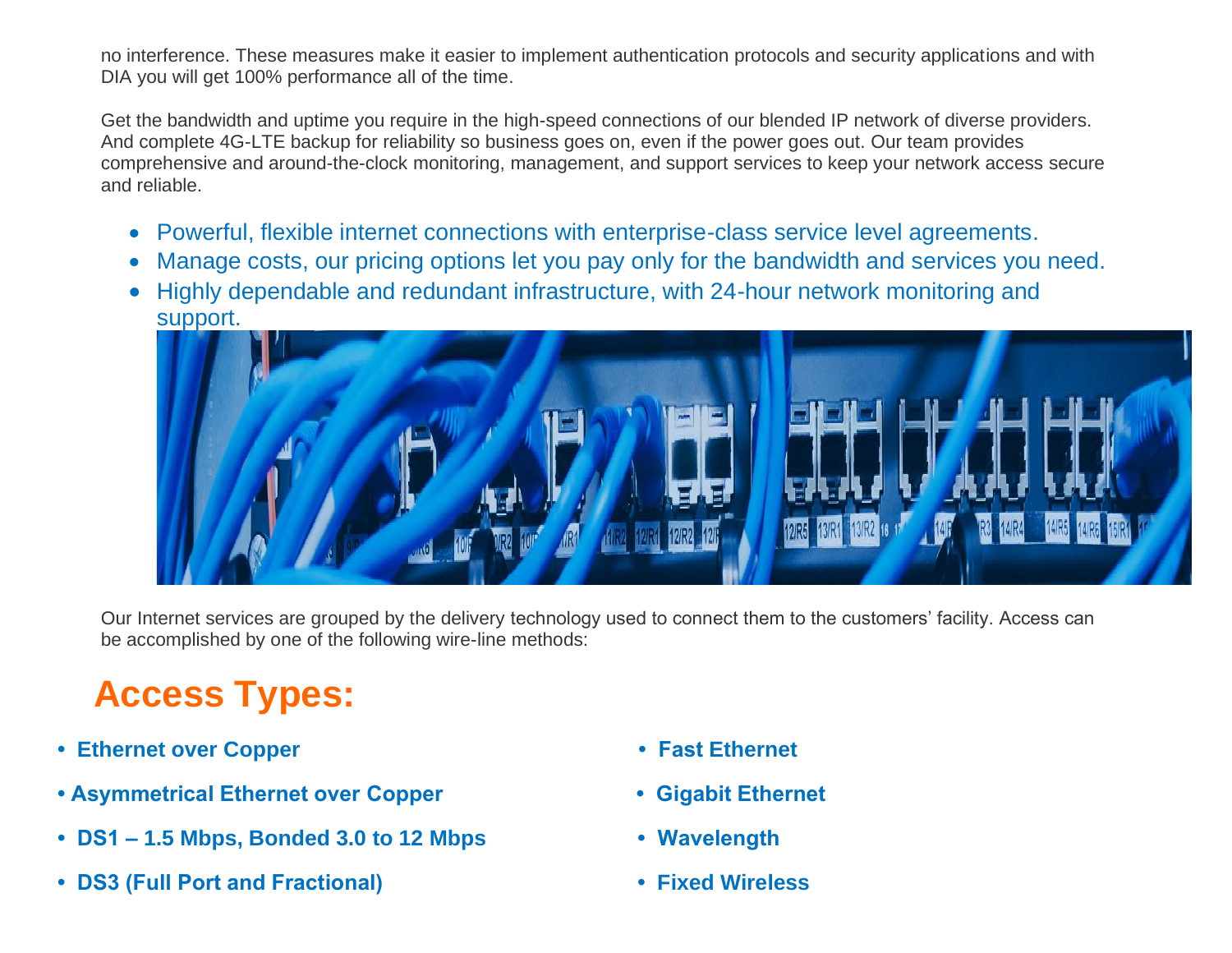- Redundant, reliable IP network infrastructure to ensure availability and quality of service (QoS).
- Business internet and data connectivity solutions
- Customer Premise Equipment (CPE) options with preconfigured settings, installed by Norstar and including ongoing maintenance and support.
- Border Gateway Protocol (BGP) routing for managing multiple, high-speed DIA Internet connections.
- Comprehensive DIA bandwidth utilization reports that enable you to monitor circuit capacity and react to changing needs.
- 24/7 customer support and proactive network monitoring.
- 99.99% Service Level Guarantees (SLAs).
- Reliable Internet connection with dependable uptimes, latencies and packet delivery
- Faster page-loading and website response times
- Private and secure connections to protect sensitive information
- Cost-savings solutions
- Stream video and transmit image files seamlessly
- Hosting and content delivery
- Fast and reliable Internet connectivity and communication
- 100 percent fiber-optic transport
- Flexible Bandwidth Increase Speeds as Your Business Grows
- Access ring protection and route diversity options
- Multiple Tier 1 ISP upstream connections
- Scalable connections ranging from 10 Mbps 100 Gbps
- Single-homed, dual-homed, and multi-homed connections
- Improved operational and employee efficiency
- Real-time product and service updates
- Experience end-to-end management and procurement
- Flexible and scalable internet connectivity at competitive rates
- Symmetrical connectivity with dependable and constant data
- Get the bandwidth and uptime you require in the high-speed connections of our blended IP network of diverse providers.
- **Optional Fully Managed Router**
- High quality performance
- 99% uptime guarantee
- end-to-end management and control
- tailored connection solutions
- managed firewalls, DNS, domains names and web services.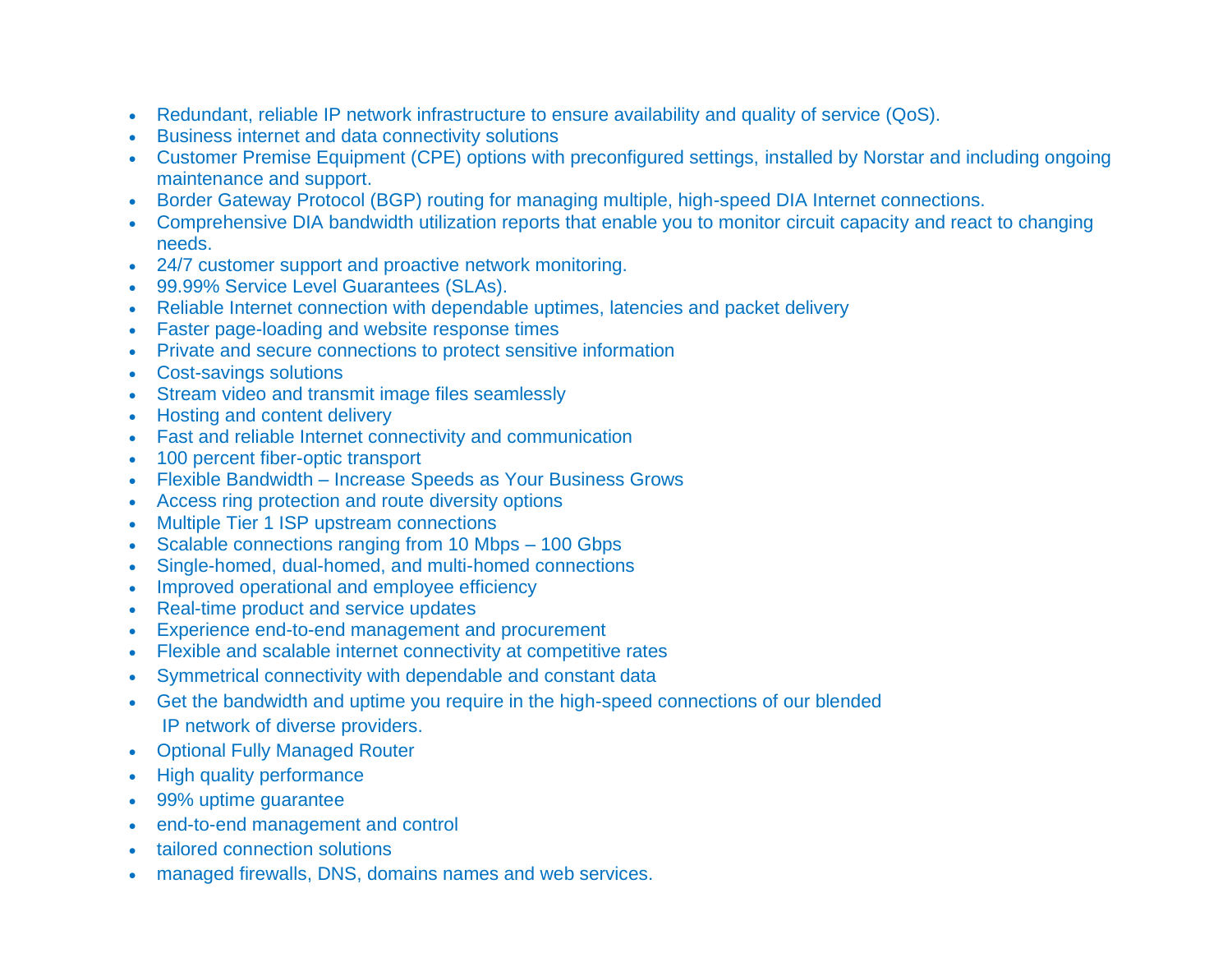### PROVISIONING & DEPLOYMENT

Streamlined ordering process Consistent test and turn-up Strong service delivery SLAs 24×7 engineer level support Dedicated provisioning & deployment specialist Work directly with underlying carriers



Dedicated - Our Dedicated Internet offers a private, non-shared solution with symmetrical upload and download speeds for optimal data transferring. And for businesses with mission critical data and zero tolerance for downtime, you'll find Dedicated Internet gets the job done. Our Service Level Agreement (SLA) guarantees you 99.99% uptime. DIA provides a dedicated Internet connection for your business 24 hours a day. You will receive a completely managed solution with proactively monitored Internet access around the clock. Interconnected network facilities enable traffic to be automatically routed along the fast route possible to another point of presence when needed.

Dedicated Internet Access uses dedicated high speed WAN technologies like **[T1](https://www.norstartelecom.com/network&data/T1.html)**, **[Bonded](https://www.norstartelecom.com/network&data/bonded-T1.html) T1, [DS3,](https://www.norstartelecom.com/network&data/DS3.html) [OC3](https://www.norstartelecom.com/network&data/OC3/)[-OC12](https://www.norstartelecom.com/network&data/OC3-OC12.html)**, and **[Private](https://www.norstartelecom.com/network&data/privateline/) [Lines](https://www.norstartelecom.com/network&data/privateline) (IP-VPN)** to deliver the most reliable Internet access to your business. If your business has a Local Area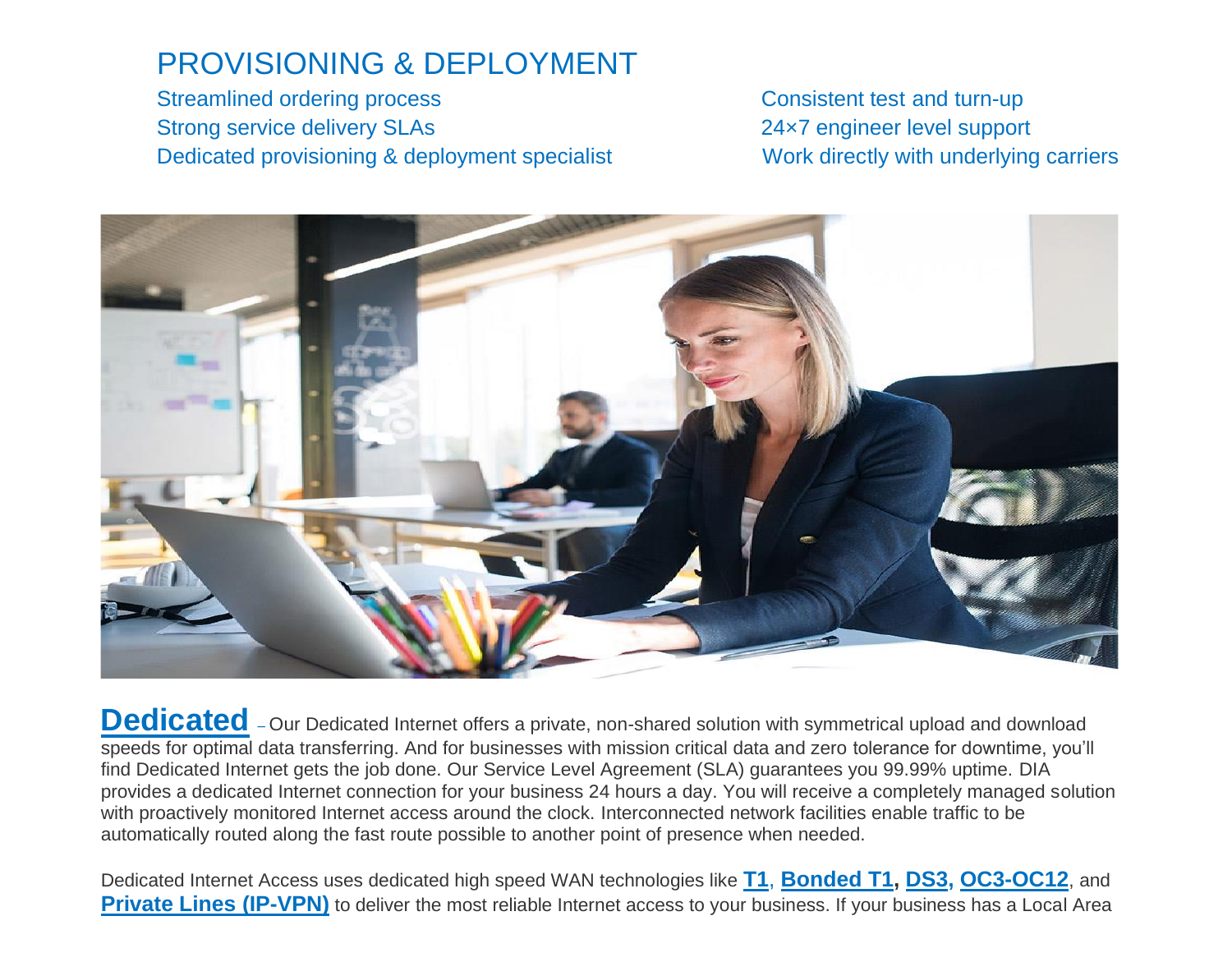Network (LAN), Dedicated Internet Access will allow all the users on your LAN to access the Internet at any time unlimited, symmetrical, stable bandwidth of at least 1.54Mbps up to a Gig and more, ideal for customers with mission critical requirements.

- **[Dynamic](http://www.norstartelecom.com/network&data/dynamic-t1.html) T1** utilizes advanced logic that allows you to carry voice and data on the same circuit. This method can deliver significant cost savings and operating efficiencies. It also allows you to prioritize voice traffic over data, ensuring call quality remains clear all the time.
- **T1 [\(Primary](https://www.norstartelecom.com/network&data/T1-pri.html) Rate Interface) PRI** is a way of delivering faster, enhanced voice traffic over a T1 circuit. What this means for you is more features at a more competitive price with greater flexibility. It offers a simple, cost effective way to get features such as hunt groups, Direct Inward Dial (DID) numbers – or extensions- for each employee, call tracking and reporting, outgoing Caller ID and more.

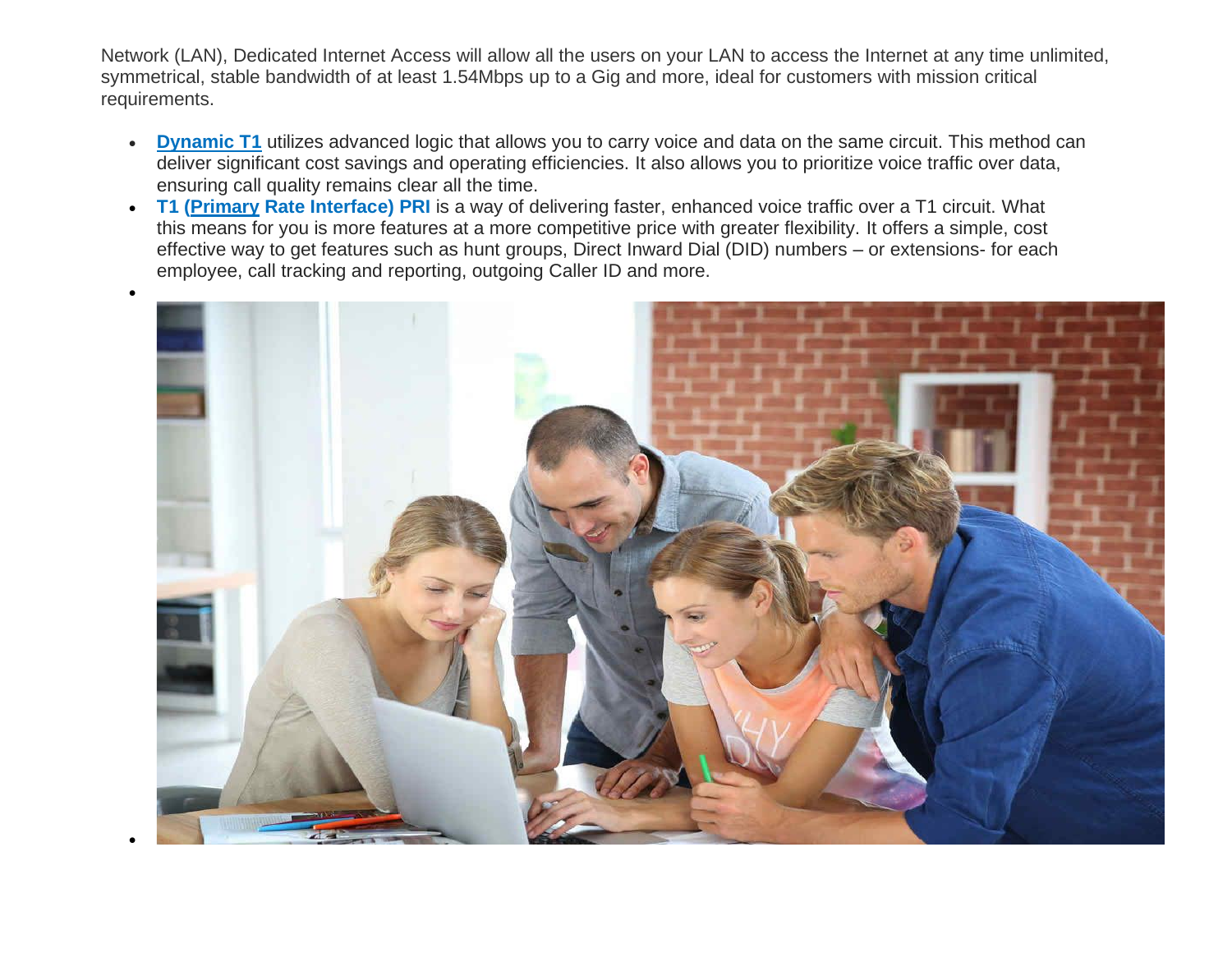### Norstar Business Internet Access

| <b>Symmetrical Speeds</b>                |                                                    |
|------------------------------------------|----------------------------------------------------|
| <b>Mean Time to Repair</b>               | 4 Hours                                            |
| 24x7 Proactive Monitoring                |                                                    |
| <b>Customer Support</b>                  | <b>Dedicated Account Manager</b>                   |
| <b>Service Level Agreement</b>           |                                                    |
| <b>Static IP Address</b>                 | Included                                           |
| <b>Bandwidth Type</b>                    | <b>Dedicated</b>                                   |
| <b>IPv6 Capable</b>                      | Included                                           |
| <b>Flexible Service Offerings</b>        |                                                    |
| <b>Total Service Offering Conclusion</b> | Best value and service for<br>primary connections. |

# **Guaranteed uptime, redundancy and performance quality keeps your business running smoothly.**

• **Manage costs and redundancy with a variety of carriers**<br>• Performance monitoring tools to validate uptime performance<br>• SLAs for availability, latency/repair, packet loss, and mean time to repair

- Performance monitoring tools to validate uptime performance
-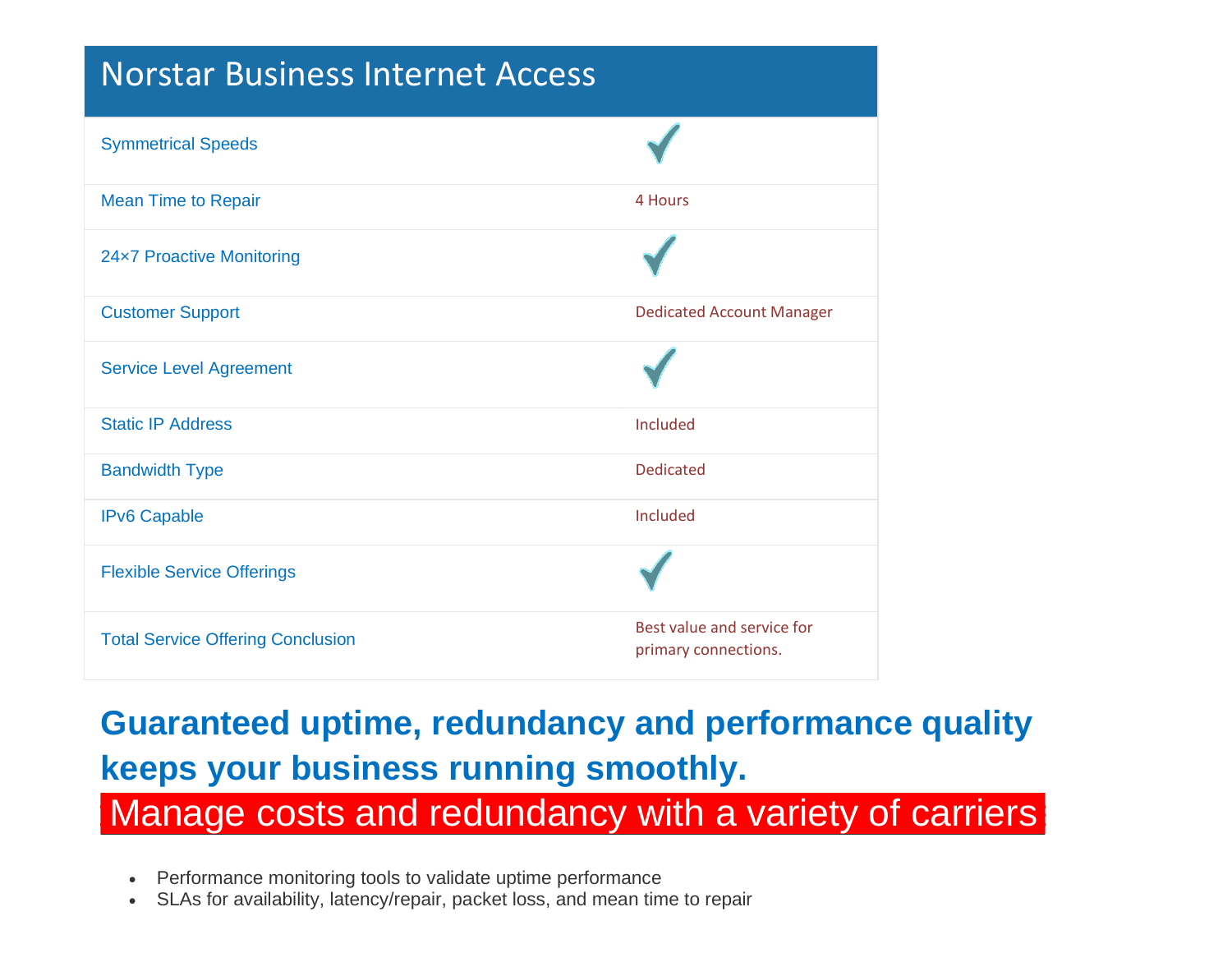- End-to-end network monitoring and 24/7/365 dedicated local support
- Managed router service available offering Network Operations Center (NOC) device monitoring and support to help lower operational costs
- Proactive monitoring and support

#### **End-to-End Management**

More than just an Internet connection, DIA is a complete solution that combines reliable access and world-class 24×7 support. You gain the quality and performance you need to conduct business over the Internet with confidence.

#### **Performance Guaranteed**

≥99.99% Uptime ≥99% Packet Delivery

**F**<sub>m</sub> **[Ethernet](https://www.norstartelecom.com/network&data/ethernet-internet/)** – A wired business network that is affordable, secure and easy to set up. Dedicated connections and symmetrical speeds available.

Perfect for organizations looking for a cost-effective, high-speed link to the Internet. including video-conferencing, Voice Over Internet Protocol (VoIP. Full or burstable solutions ranging from 2 MBPS to 100 GIG.

You will be in control of your network and get the most value for your money. Ethernet Networking from Norstar provides a dedicated low latency data link connection based on physical addressing, ensuring fundamental network security and allowing customers to implement custom Quality of Service (QoS) settings over their own private networks. Ethernet Private Networking is configured on a case-by case basis, providing personalized flexibility and scalability, all while maximizing bandwidth and savings.

# **20 Mbps/**Upload **20 Mbps/**Download

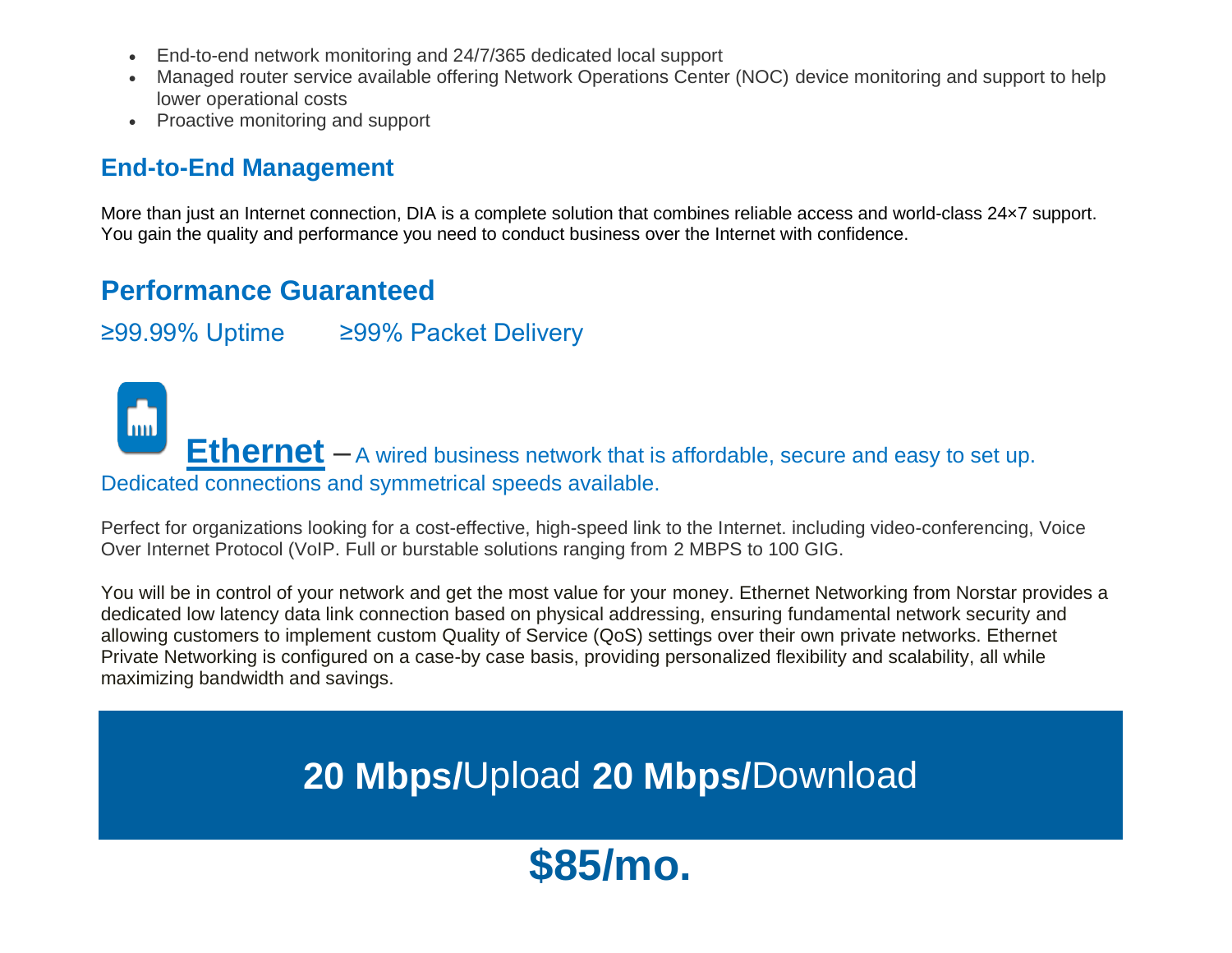## **Features & Benefits:**

- **Streamline your network:** Help reduce your operating costs by standardizing on our network on a single protocol and eliminating unnecessary equipment.
- **Speed:** 1Mbps 100Gbps
- **Pre-configured customer** premise equipment, installed and managed by Norstar
- **Proactive monitoring** and support
- **Simplify management:** Integrate functionality to define policies and scale bandwidth up or down via on- demand, scheduled and alerts-driven events with Adaptive Network Control.
- **Extend your reach:** Use a single provider to extend your Ethernet footprint.
- **Dedicated:** Bandwidth is dedicated not shared
- **Local Area Network to Wide Area Network Connectivity**: Ethernet networking smoothly integrates with existing LAN networks.
- **Low Latency**: High capacity network ensures the real-time transmission of businesscritical applications, backed by a comprehensive Service Level Agreement.
- **Versatile and Flexible**: Ethernet networking is ideally suited to carry Internet Protocolbased applications and supports Hybrid Networking, giving your customers easy access to our MPLS Network and Cloud Communications Suite.
- **Customizable Setups**: Point to Point, Point to Multipoint, or Multipoint configurations enable customers to connect their locations over a secure LAN, or route virtual private lines from remote locations to a single hub.
- **Reliability and Continuity**: Ethernet networking supports a full range of business continuity and failover options, with the flexibility to protect your customers.
- **Hosted on reliable** and redundant carrier network
- **Adjust bandwidth** as your business needs change over time  **Guaranteed bandwidth** to meet heavy data demands
- **Symmetrical services** (upload speed and download speed are the same)
- **Support for** a large number of users
- **Optional** Fully Managed Router
- **Largest Available** Coverage
- **Scalable bandwidth and symmetrical** speeds from 1 Mbps to 100 Gbps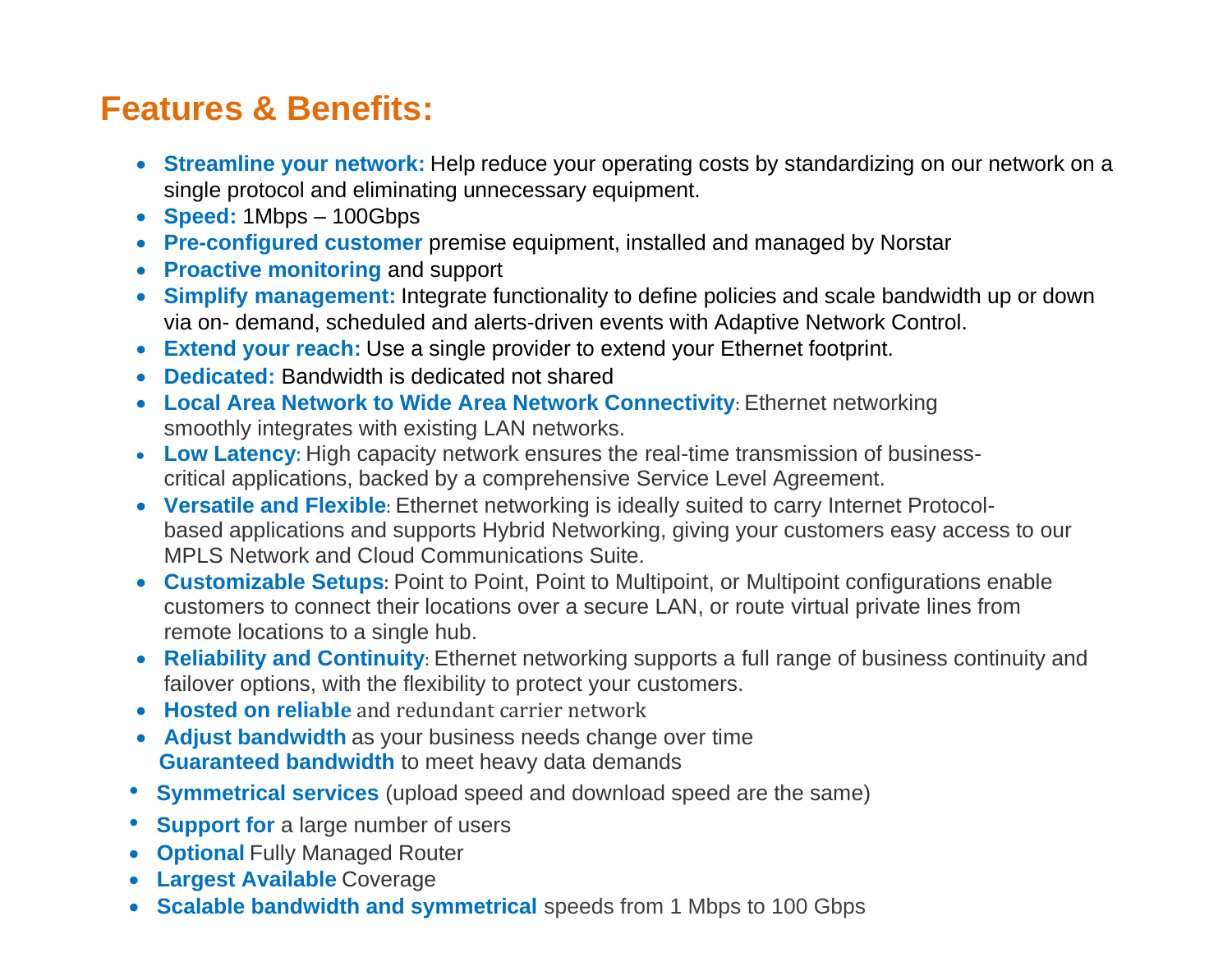- **Performance monitoring tools** to validate uptime performance
- **SLAs for availability,** latency/repair, packet loss, and mean time to repair
- **End-to-end network monitoring** and 24/7/365 dedicated local support
- **Managed router service** available offering Network Operations Center (NOC) device monitoring and support to help lower operational costs

# **Reliable**:

- 99.99% uptime Reliability backed by industry-leading service level guarantees
- Network design that maximizes redundancy with no single IP point of failure
- 24x7 support with world class customer care and continuous proactive network monitoring

Without proper monitoring and configurations, your internet connection will never be enough. By layering on Norstar's managed services, your connection will always prioritize your time-sensitive applications and notify you of network abuse.

| <b>Robust</b>      | 24-Hour              | Connect            |
|--------------------|----------------------|--------------------|
| nationwide network | monitoring & support | multiple locations |

#### **Auto-Failover/Redundant WAN Solutions for DIA Customers**

Norstar offers several WAN redundancy (Auto-Failover) options for customers who require highly-available Voice, MPLS, and Direct Internet Access (DIA) services, with diverse carriers and access mediums, physical redundancy is combined with our network-based intelligent routing solutions to deliver a reliable, fully automated failover solution.

#### **ENHANCED SERVICES**

**LTE Failover** 

Norstar offers managed services for end-to-end implementation, monitoring, repair, and response needs. We can create Virtual Private Networks (VPN) between remote offices and/or remote users connected to the Internet. Via firewalls, these VPNs enable customers to securely transfer encrypted data across the Internet to remote sites.



**Set a wireless backup link that only kicks in as failover if needed.**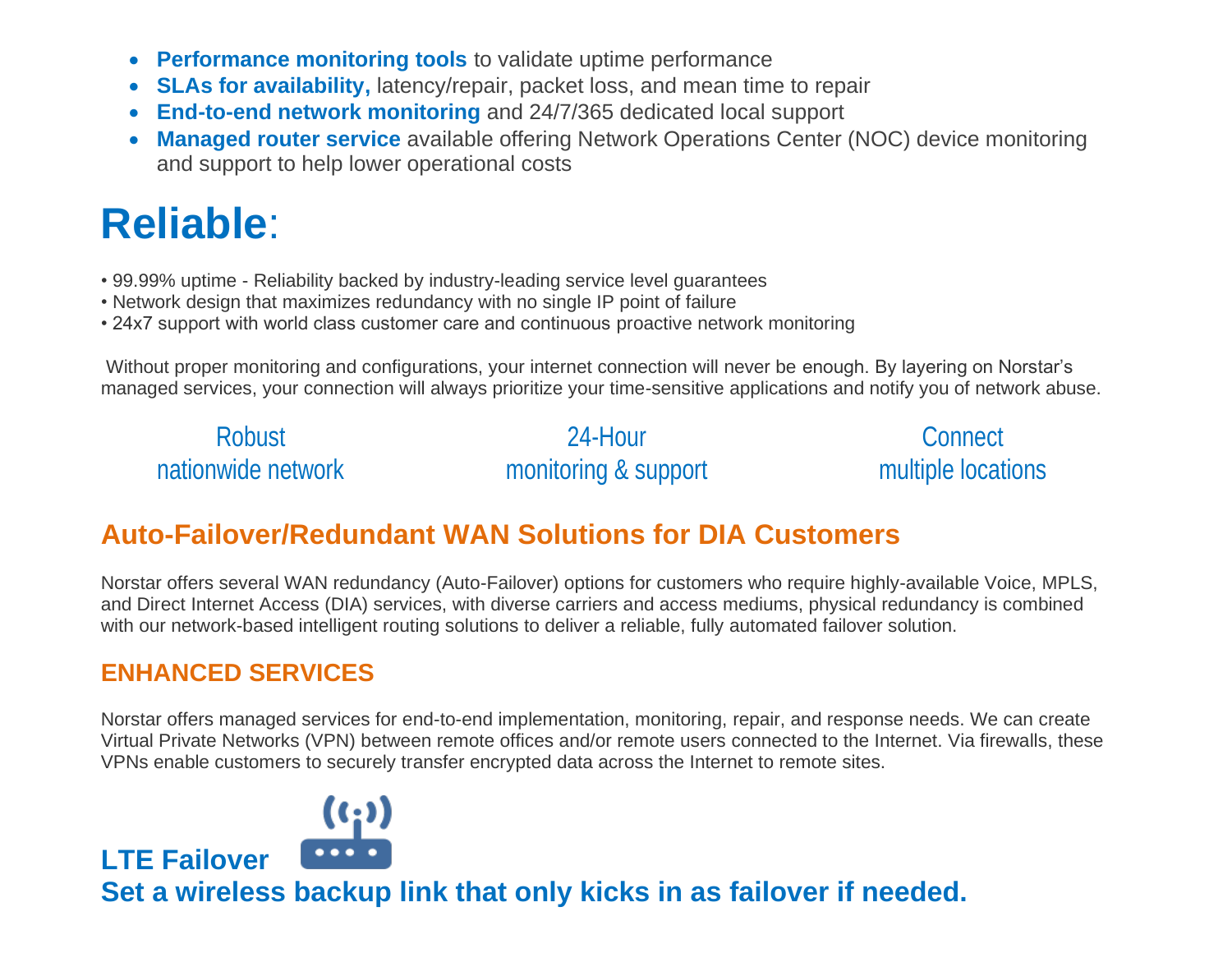#### **Broadband Wireless, Secure and Reliable Wireless Internet**

Broadband Wireless Internet delivers 4G high-speed wireless broadband internet. It can also be used as a Wireless Backup (also known as a redundant internet connection or a wireless LTE connection) which relies on a 4G LTE network to make sure your business is always connected to the internet during times of a natural disaster or man-made event. Having a wireless backup connection keeps your business running like normal when unexpected disruptions to your internet connection arise. Internet downtime can bring any business to a sudden halt.



### Circuit Monitoring

Norstar provides circuit monitoring for all Norstar-sourced circuits at no cost to our partners or end-users. Circuit monitoring provides the ability to view the performance of the circuit 24/7.

### Trouble-free installation

Leave the fuss of hardware and software setup to us. Norstar ensures that you not only have the best solutions for your needs, but that they are properly installed and optimized for how you do business.